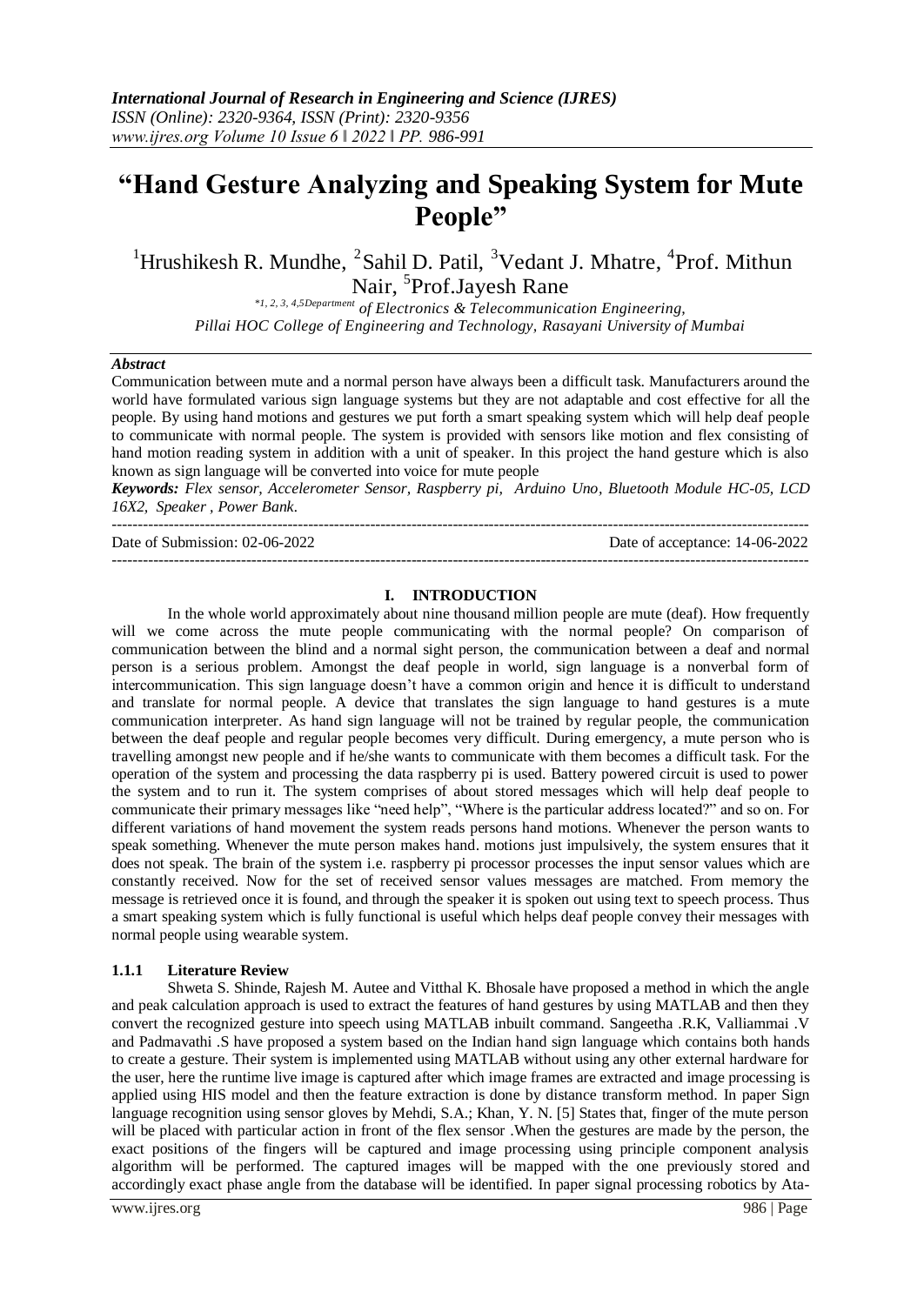UrRehman, Salman Afghani, Muhammed Akmal and Raheel Yousaf [2] states that, a scheme using a databasedriven hand gesture recognition based upon skin color model approach and thresholding approach along with an effective template matching with can be effectively used for human robotics applications and similar other applications.. Initially, hand region segmented by applying skin color model in YCbCr color space. In the next stage thresholding is applied to separate foreground and background. Finally, for recognition Principal Component Analysis is used for template based matching.

## **1.2 Problem definition**

 It's very difficult for mute people to convey their message to regular people. Since regular people are not trained on hand sign language, the communication becomes very difficult. In emergency or other times when a mute person travelling or among new people communication with nearby people or conveying a message becomes very difficult. Here we propose a smart speaking system that help mute people in conveying their message to regular people using hand motions and gestures.

## **1.2.1 Need and Scope of the Project**

The proposed system will be beneficial to voice impaired people as a reason to bridge the communication gap with their fellows who are normal, since communication is very important. Therefore, inability for the dumb and deaf people to deliver their message or effective communication, will be simplified to minimum Design Methodology

## **1.2.2 System Design**

The proposed work involves three primary sub-sections i.e. Sensor Interfacing, Gesture Recognition, Data Collection and Transmission. A) Sensor Interfacing, Flex sensor and Accelerometer are the primary components used in this work. The hardware prototype with flex sensors mounted on fingers and accelerometer on the wrist. The analog output is generated when the flex sensor is bend on the other side the analog output is generated as the accelerometer orientation (position) is changed. B) Gesture Recognition After the above fundamental work, we proceed to next level that is taking the data from actual conditions of the flex sensors and accelerometer. i.e., when they are attached on fingers and the readings actually measure the bending of each finger. As predefined binary code for predefined messages are generated as we perform certain hand gesture, each binary code is of four bits. By this process data is recognized by the Arduino Uno board. C) Transmission and output, as the sensor data is generated and collected by arduino in the analog form, later processed by the arduino and converted to digital form so that it can be transmitted via a Bluetooth module. The Bluetooth module transmits the data and this transmitted data in binary form is received by raspberry pi We have programmed the Raspberry pi with binary code (0000-1111) according to the resistance value between straight and bending action of flex sensor and position of accelerometer, Raspberry pi contain some messages in it according to binary value (output received from Bluetooth module). Raspberry pi compares arduino output with stored messages and then according to binary code the audio file stored in raspberry pi is played via speaker connected to raspberry

## **1.2.3 Block diagram and Circuit diagram**



**Block Diagram**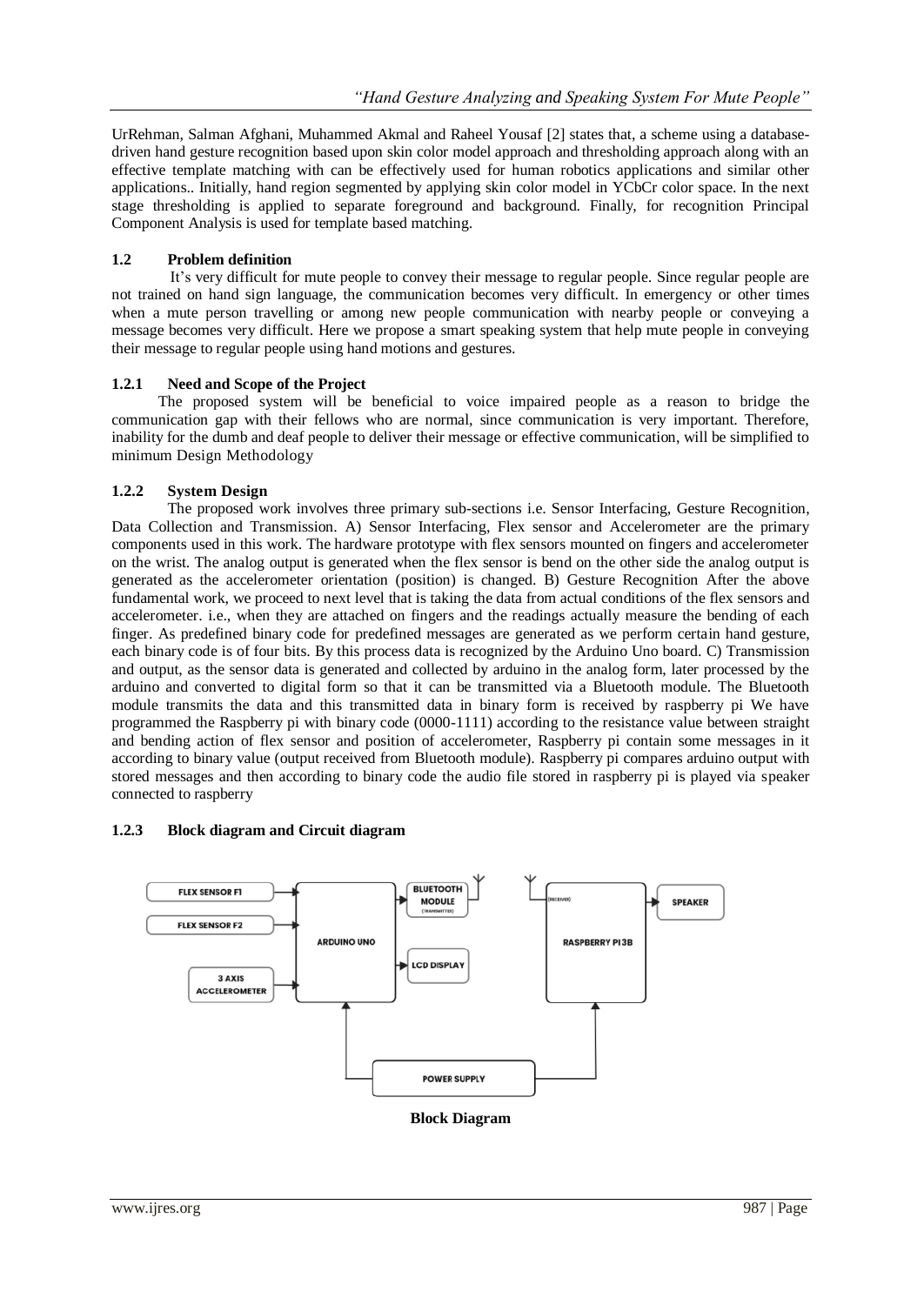

**Circuit Diagram**

## **1.2.4 Components**

- 1. Accelerometer
- 2. Flex Sensor
- 3. Arduino UNO
- 4. Bluetooth Module HC-05
- 5. Raspberry pie 3 Model B
- 6. LCD 16X2
- 7. Speaker
- 8. Connecting wire

## **1.2.5 System Working**

The system consists of three flex sensors and an accelerometer stitched on to the glove. This is done to measure the bending of the fingers (measured by the flex sensors) and the orientation of the hand (measured by the accelerometer). The combination of both the readings from flex sensors and accelerometer are send to the Arduino Uno which analyses these readings. The Arduino has been programmed with values which have a certain message related to it. For ex. if the binary readings are "0011" then the message "WATER " will get displayed on the 16×2 LCD. The LEDs also light up according to the binary. This binary data is then send wirelessly with the help of a Bluetooth module (HC-05) to the Raspberry Pi. The Raspberry Pi has audio files stored in its memory. When a binary is received by the Pi, a particular audio file relating to that binary is chosen and is played through a 5 V speaker. Thus result can be displayed both visually (through lcd) and through audio with the help of a speaker.

## **1.2.6 Software Implementation**

The arduino code is implemented by using the Arduino IDE software installed in a computer. To ensure the connection with sensors we first include the sensor libraries in the Arduino IDE, later as the sensors are defined we set particular parameters by using if and else commands in the code. Each parameter is set on particular values based on probabilities and combinations of the sensors. A binary code is also defined for particular position so that it can be transmitted

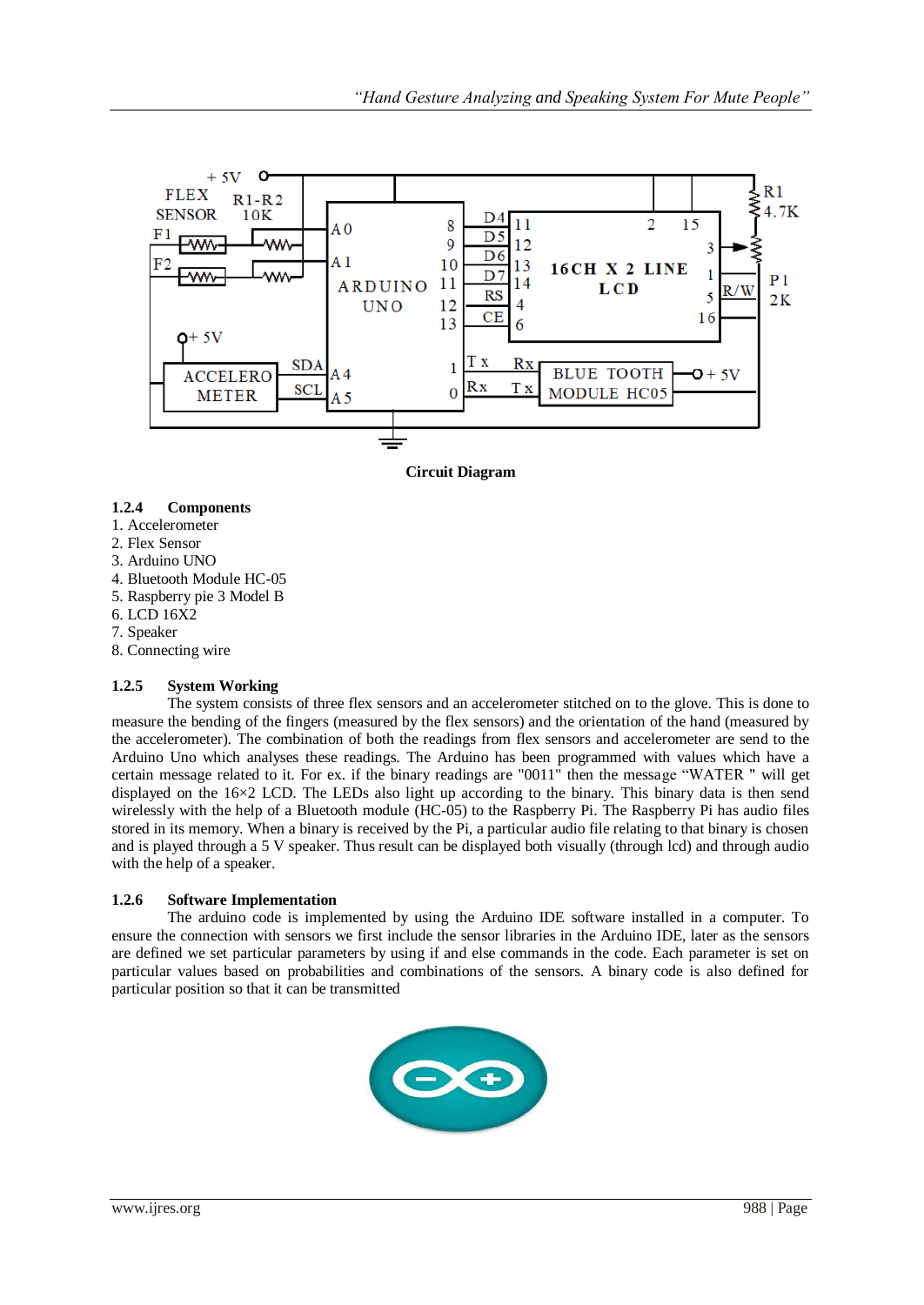WINSCP We selected the local files or directories we want to upload. Before the upload actually starts, the transfer options dialog will show. There we have a chance to change the transfer options or the target directory. The target directory is by default the current remote directory. We have avoid the dialog being shown in preferences. In such case we have changed the transfer options by selecting preset on Transfer Settings toolbar. By using this process we transferred the data to raspberry pi 3B.

| <b>WinSCP</b>                                                                    |  |                                                                                                      |                                                                                                                            |                                                                                                            |                             |                                                                                                                                           | $\sim$                                                                                                                                                                   | o | $\times$ |  |
|----------------------------------------------------------------------------------|--|------------------------------------------------------------------------------------------------------|----------------------------------------------------------------------------------------------------------------------------|------------------------------------------------------------------------------------------------------------|-----------------------------|-------------------------------------------------------------------------------------------------------------------------------------------|--------------------------------------------------------------------------------------------------------------------------------------------------------------------------|---|----------|--|
| Local Mark Files Commands Session Options Remote Help                            |  |                                                                                                      |                                                                                                                            |                                                                                                            |                             |                                                                                                                                           |                                                                                                                                                                          |   |          |  |
|                                                                                  |  |                                                                                                      | 图图 Synchronize 图 图 图 @ Queue ·   Transfer Settings Default                                                                 | $\cdot$ $\circ$                                                                                            |                             |                                                                                                                                           |                                                                                                                                                                          |   |          |  |
| New Session                                                                      |  |                                                                                                      |                                                                                                                            |                                                                                                            |                             |                                                                                                                                           |                                                                                                                                                                          |   |          |  |
| - 白 图 - 十 一 - - 回向令部長<br>sa El Data                                              |  |                                                                                                      |                                                                                                                            | <b>Raspherry</b>                                                                                           | - 큰 코 - (+ - - - ) b b 수경 및 |                                                                                                                                           |                                                                                                                                                                          |   |          |  |
| <b>B</b> Upload * <b>F</b> Edit * X <b>F</b> Q Properties <b>C New * I + E Y</b> |  |                                                                                                      |                                                                                                                            | I BE Upload - Fig Edit - X BF B) Properties C New - I + E V                                                |                             |                                                                                                                                           |                                                                                                                                                                          |   |          |  |
| ENNew folder\                                                                    |  |                                                                                                      |                                                                                                                            | \home\Raspberry                                                                                            |                             |                                                                                                                                           |                                                                                                                                                                          |   |          |  |
| Name<br>리<br>New folder<br>· bye.wav<br>· hello way<br>· help.way                |  | Size Type<br>Parent directory<br>File folder<br>102 KB WAV File<br>117 KB WAV File<br>92 KB WAV File | Changed<br>31-03-2022 11:47:09<br>12-07-2021 22:52:03<br>31-03-2022 11:46:07<br>31-03-2022 11:46:08<br>31-03-2022 11:46:11 | Name<br>리다<br>Raspberry audio files<br>$R$ SSH<br><b>II</b> text<br>· bye.wav<br>· hello.way<br>· help.way |                             | Size Type<br>Parent directory<br>File folder<br><b>File folder</b><br>File folder<br>102 KB WAV File<br>117 KB WAV File<br>92 KB WAV File | Changed<br>31-03-2022 11:49:51<br>31-03-2022 11:48:42<br>31-03-2022 11:49:08<br>31-03-2022 11:49:16<br>31-03-2022 11:46:07<br>31-03-2022 11:46:08<br>31-03-2022 11:46:11 |   |          |  |
| 0 B of 308 KB in 0 of 6<br>Not connected.                                        |  |                                                                                                      |                                                                                                                            | 0 B of 308 KB in 0 of 6                                                                                    |                             |                                                                                                                                           |                                                                                                                                                                          |   |          |  |

Raspberry PI OS Lite is a minimal operating system. It fits the needs for very light OS with a minimal set of packages. It is suggested only for experiences people able to see ssh connections and remote management with a Command Line Interface (CLI), without Graphical interfaces or Desktop Environment. This can figure Lite version as a Server Operating System. Lite version requires a very low amount of RAM and CPU usage. Raspberry PI OS Lite can become a Desktop version by installing required packages with built-in aptitude package manager.

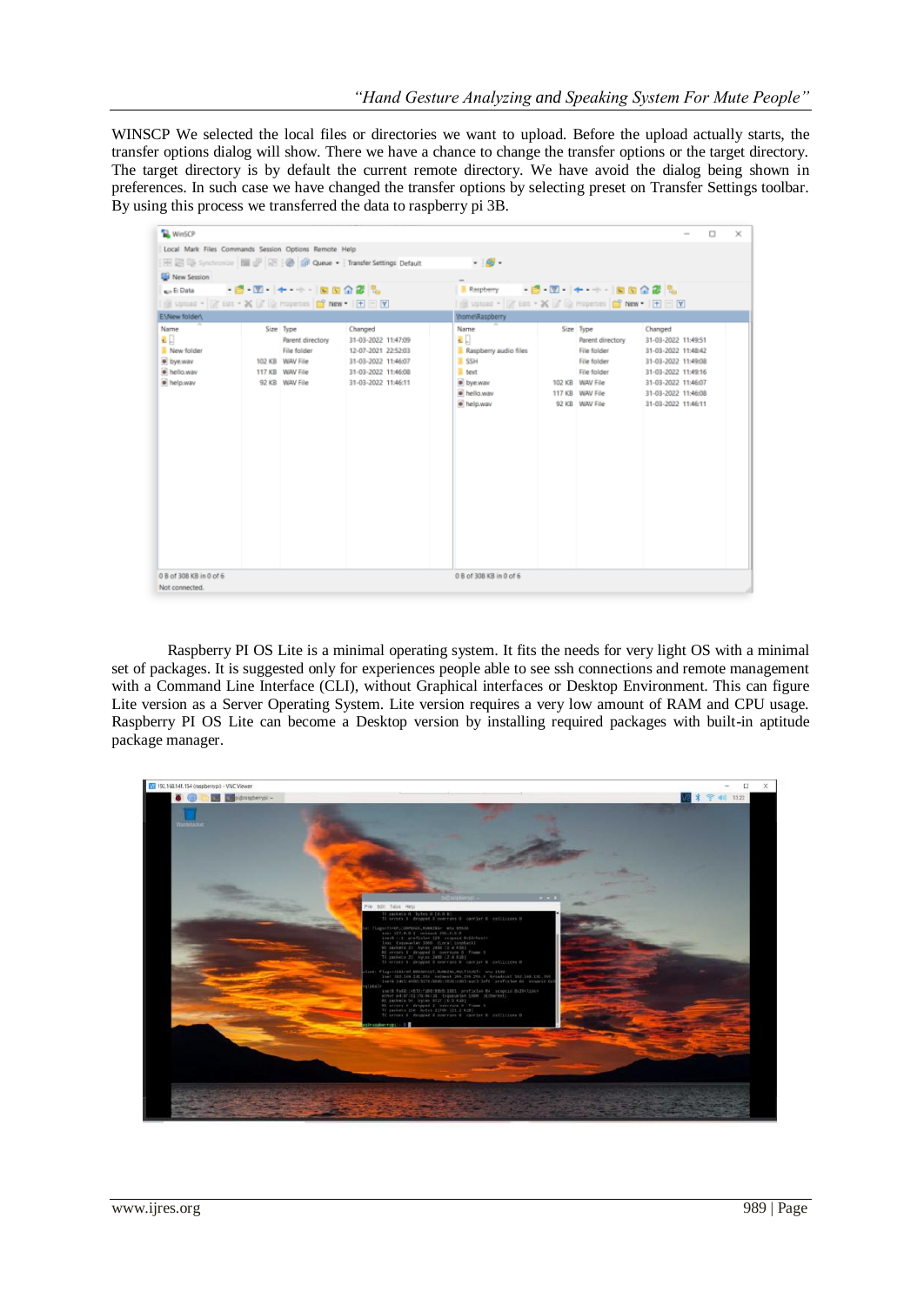# **1.2.7 Hardware Implementation**





**II RESULT AND DISCUSSION**

The results obtained : -



sensor data is displayed<br>when hand is steady



"Water" message displayed



"Hello" message displayed